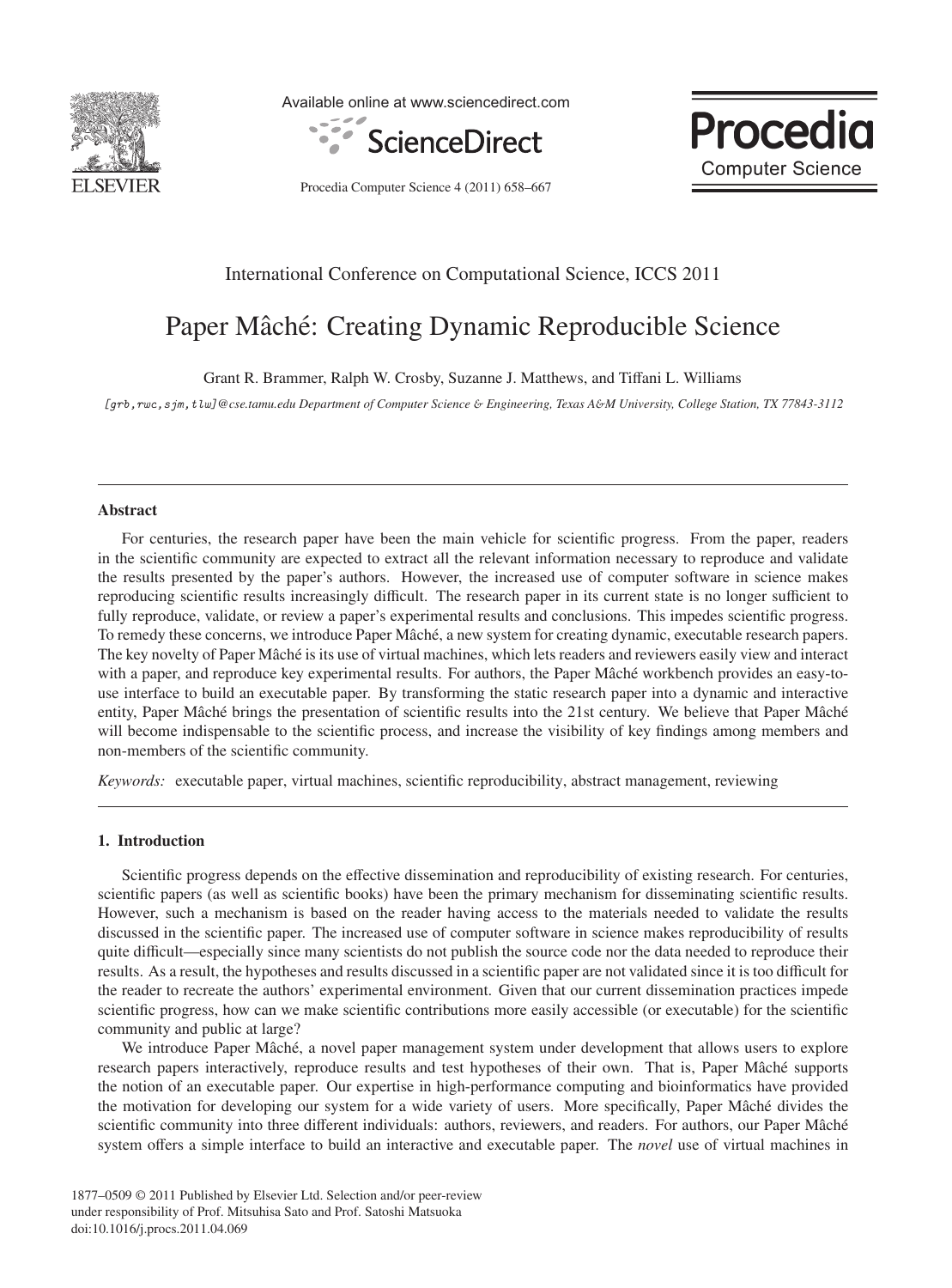Paper Mâché allows authors to easily reconstruct their experimental environment, which in turn, allows reviewers and readers to explore a paper interactively, reproduce and validate experimental results, and test their own hypotheses.

#### *1.1. Existing paper management systems*

Current systems for author-reviewer interaction involve the ability for authors to submit static, scientific papers to a server, which are then assigned to reviewers. The reviewers then review the paper by submitting their comments back to the server. This is usually done with the assistance of abstract management software (usually bundled with a conference management system). The purpose of these systems is to lessen the administrative workload of handling the large volumes of submitted scientific abstracts and articles. Within the computer science community, EasyChair [1] is by far the most popular conference management system, due to its ease-of-use and being free. In 2010, there were 3,306 computer science conferences managed using EasyChair [1]. Popular commercial options include START [2] and Linklings [3], the latter which is used by computing conferences such as SuperComputing (SC) and Grace Hopper Celebration of Women in Computing (GHC). Professional organizations for computing such as ACM and IEEE use ScholarOne Manuscripts [4] (formerly Manuscript Central) as their abstract management software. However, the key limitation to these systems is that they only permit the inclusion of the research paper itself. Experimental data and source code are not uploaded to these systems. If an author wishes to have these elements available for reviewers and readers, the author must find a way to host the source code and data during the review process. The reviewer then has to download the source code and then spend time figuring out how to execute the source, which can be a nontrivial process. As a result, the current techniques for managing papers makes it very hard to reproduce the experimental results in the paper, which is key to validating the claims the authors make in their scientific paper.

In addition, the forums in which authors can interact with readers is quite limited. At conference talks, audience members have a limited time span in which to directly interact with the author. In some scientific journals (e.g. Systematic Biology), readers can respond to authors and their work in the form of a "Points of View" section. However, this form of communication between authors and readers is not immediate since it can take months before the point of view appears in the journal—assuming the reviewers reading the point of view feel that the viewpoint is worthy of publication. Web-based systems like CiteULike [5] promote reader interaction within the scientific community through "social bookmarking". Here, users share references to papers they enjoy, and they can also see who likes the same paper they do. However, there does not seem to be a way for these readers to interact directly with the author themselves. Such interaction would be very valuable since authors can use the feedback as a way to improve their work.

#### *1.2. Summary and software availability*

We believe that Paper Mâché is indispensable for future scientific research, and provides a mechanism for increasing the visibility and accessibility of scientific findings to everyone. Currently, our proposed system is under development and is a finalist in the *Executable Paper Grand Challenge* sponsored by Elsevier. For more information regarding this challenge, please visit http://www.executablepapers.com/index.html. A demonstration of our Paper Mâché system will take place at the International Conference on Computational Science (ICCS'11) in June 2011. Thus, this paper discusses the underlying design of Paper Mâché, considers sample use cases, and discusses how our system will be evaluated, and explores the future capabilities of Paper Mâché.

# 2. Background: Virtual Machines

The *novelty* of Paper Mâché is the use of virtual machines (VMs) [6] to implement an executable paper that allows authors, reviewers, and readers to interact. A virtual machine is a system that performs software-level emulation of a system different than the host machine. While virtual machines have existed since the 1960s, they have been used in recent years as a mechanism to evaluate new operating systems, act as test environments for software, back-up a system, and run code on virtualized "clones" of legacy machines. A virtual machine consists of two main components: the hypervisor and (one or more) guest operating systems. The hypervisor is installed on the native operating system of the host machine, and is used to run one or more guest operating systems. The guest operating system is stored on the host machine in the form of an logical image, which is a disk file consisting of one or more physical disks that the guest requires to execute. This guest image contains the full installation of the guest operating system and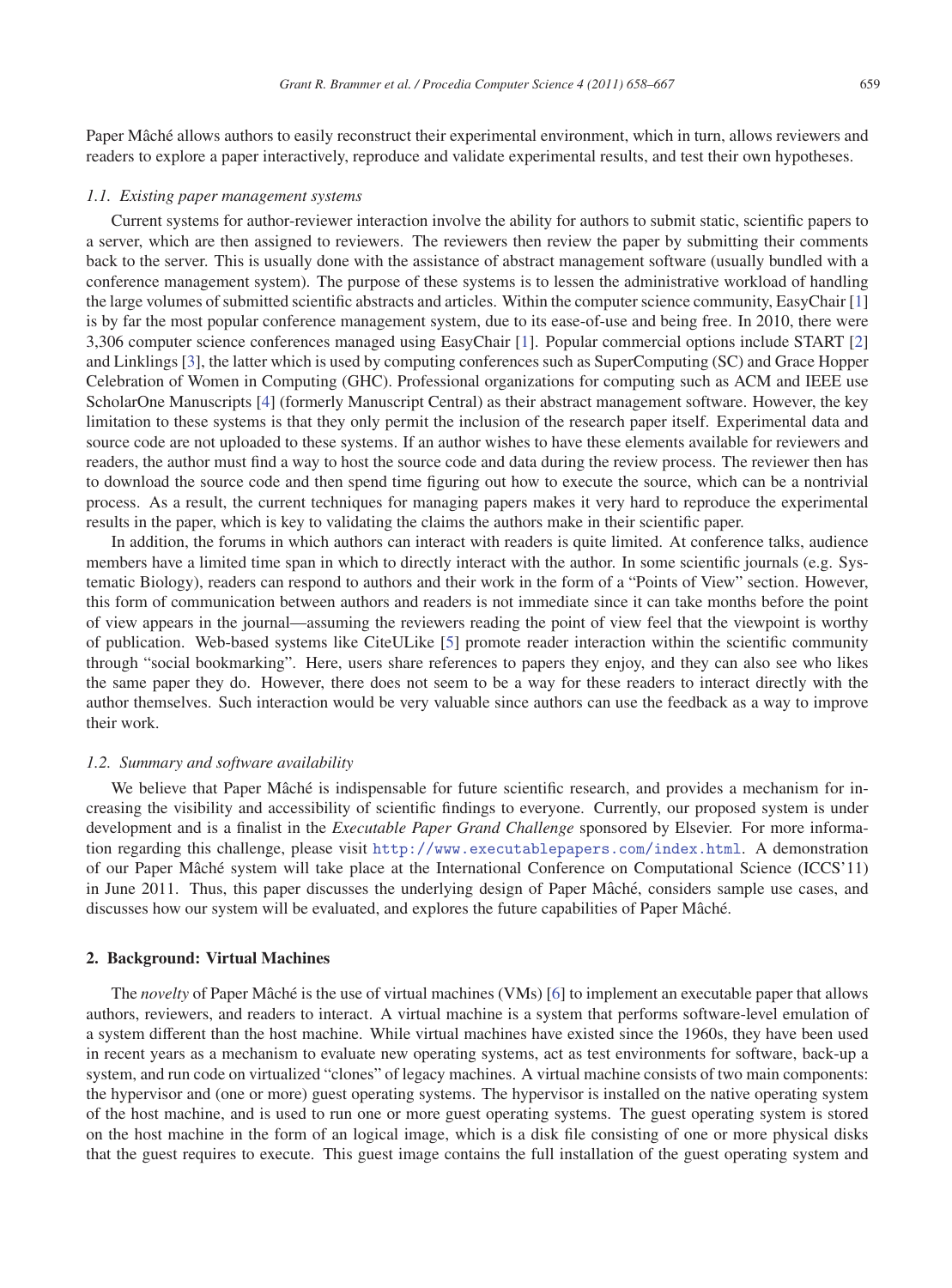

Figure 1: A diagram showing how authors, reviewers, and readers interact in Paper Mâché during the life cycle of a research paper. Before publication, authors submit their paper to the reviewers for review. After discussing the paper amongst themselves, the reviewers submit their reviews to the author. If requested, the authors can then resubmit the revised paper, and receive further revisions from the reviewers. After publication, the research paper is available to the community of readers. These readers can discuss the paper amongst themselves as well as comment on the paper. The Paper Mâché system will facilitate reader comments on a paper and expedite author responses.

software applications. When instantiated by the hypervisor, the guest operating system executes as if it is running directly on the host machine's hardware. In addition to commercial virtual machine software such as VMware [7] and Parallels [8], fully-functioning open source alternatives such as VirtualBox [9] and Xen [10] are available.

For Paper Mâché, the advantages of virtual machines that have allowed for their prolific use are now being applied to improve the quality of research papers and the interactions between authors, reviewers and readers. Virtual machines allow authors to create a snapshot in time of their experimental system, allowing them to easily package their results and data with their research paper in a single entity. Thus, the results of the executable paper can easily be reproduced in the future as a virtualized clone of the original experimental platform. Another added benefit to creating executable papers as virtual machine images is that is easy to enforce an added security levels. For example, during the reviewing process, the VM image of the paper can be locked as "read-only". This allows reviewers to simultaneously view unpublished source code and data, while preventing them from separating unpublished material from the package and co-opting them for personal benefit. Security controls will increase author confidence in the reviewing process, and help prevent plagiarism. Once the paper enters public domain, some of these restrictions may be lifted. Thus, the use of virtual machines in the creation of the executable paper within Paper Mâché simultaneously allows readers and reviewers to interact with a research paper and its experimental results, while protecting the author's sensitive data and source code during the pre-publication phase of the paper.

# 3. The Paper Mâché System

Paper Mâché is designed to support the requirements of the authors, reviewers and readers that comprise the scientific community. As illustrated in Figure 1, Paper Mâché is intended to support the needs of the full life-cycle of a research paper. Moreover, Paper Mâché does not replace, but in fact augments, the capabilities of scientists working to create new research. Before a paper is published, authors are responsible for creating the paper and submitting the paper to reviewers. At the core of this process is the Paper Mâché package  $(\cdot, \text{pm})$  file. This file is the artifact that represents the "executable paper" and is the container for all the various elements of the paper. For a particular paper, a single . pm file is created. Users interact primarily with the Paper Mâché Workbench, which allows the user to create, update, manage and access the .pm files. While authors use the Paper Mâché Workbench to create, update and manage the .pm files, readers and reviewers use the workbench to view and access the .pm files. During the pre-publication phase, reviewers evaluate the paper and communicate with the author. Once the paper has been published, readers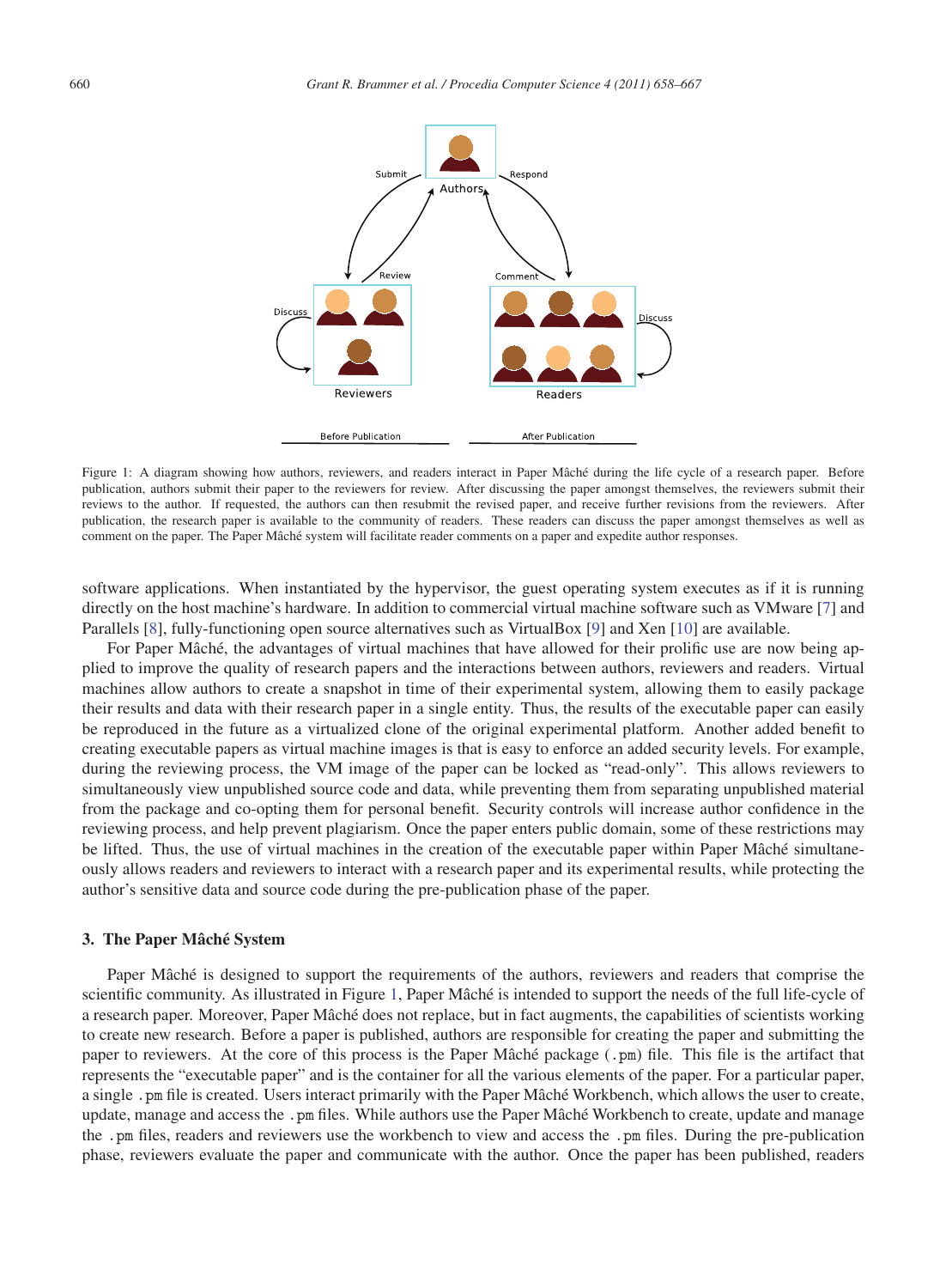

Figure 2: An overview of the Paper Mâché system showing the interaction between the actors and the major components of the system. The author is responsible for creating the paper, virtual machine (VM), and all underlying content. These sections are uploaded through the Paper Mâché workbench, which creates a .pm file. Once the components are uploaded, a web based comments section is made available to readers or reviewers. Online users can download and execute the VM, comment on different aspects of the system, and read the paper.

discuss the paper and send their comments to the authors via the Paper Mâché Workbench. The author, in turn, can respond to the comments. These interactions are explored in more detail in Sections 3.1 and 3.2.

As mentioned earlier, Paper Mâché uses virtual machines to replicate the environment in which code and scientific experiments were run. Image files containing virtual machines (.vm files) will be packaged within the .pm Paper Mâché package. In order to work with Paper Mâché virtual image files, all participants in the process (authors, reviewers and readers) will need to download a Paper Mâché hypervisor appropriate to their environment. Once downloaded, the hypervisor will be usable with any .vm files contained in .pm Paper Mâché packages. Authors will also need to do a one-time download of the Paper Mâché image tool that will help automate the process of creating virtual images for their research.

### *3.1. Creating an executable paper or* .pm *file*

Here, we describe how an author (or authors) of a scientific paper use Paper Mâché to create an executable version (or .pm file) of the paper. We note that Paper Mâché does not replace conventional research leading to publishable scientific results. Prior to working with Paper Mâché, it is assumed that the author(s) of the paper have performed all of the necessary research and written the paper.

First, the primary author logs into the Paper Mâché workbench, creates an empty .pm file (the Paper Mâché wrapper in Figure 2) and identifies any additional authors authorized to edit the .pm file. Additional metadata (description, keywords, etc.) may be entered at this time or at any future point in the process. At this point, the empty .pm will be in an "editable" status indicating that the contents may be freely changed by the authors. To create the contents of the .pm file, the authors will upload the text of the paper (e.g.,  $\mathbb{E} \text{Tr} X$  or .doc(x) format) and also upload associated files (e.g., audio/video, graphics, figures) in their native formats. This is represented by the Paper section in Figure 2. While there will be no particular order required by the upload process, dependency checking (e.g. the existence of referenced figures in the document) may be requested and will be required prior to review.

To create the virtual machine (.vm) files associated with paper, the virtual machine image tool will be run on a test machine (or machines) to create one or more .vm files for machines that host any applications referenced in the text.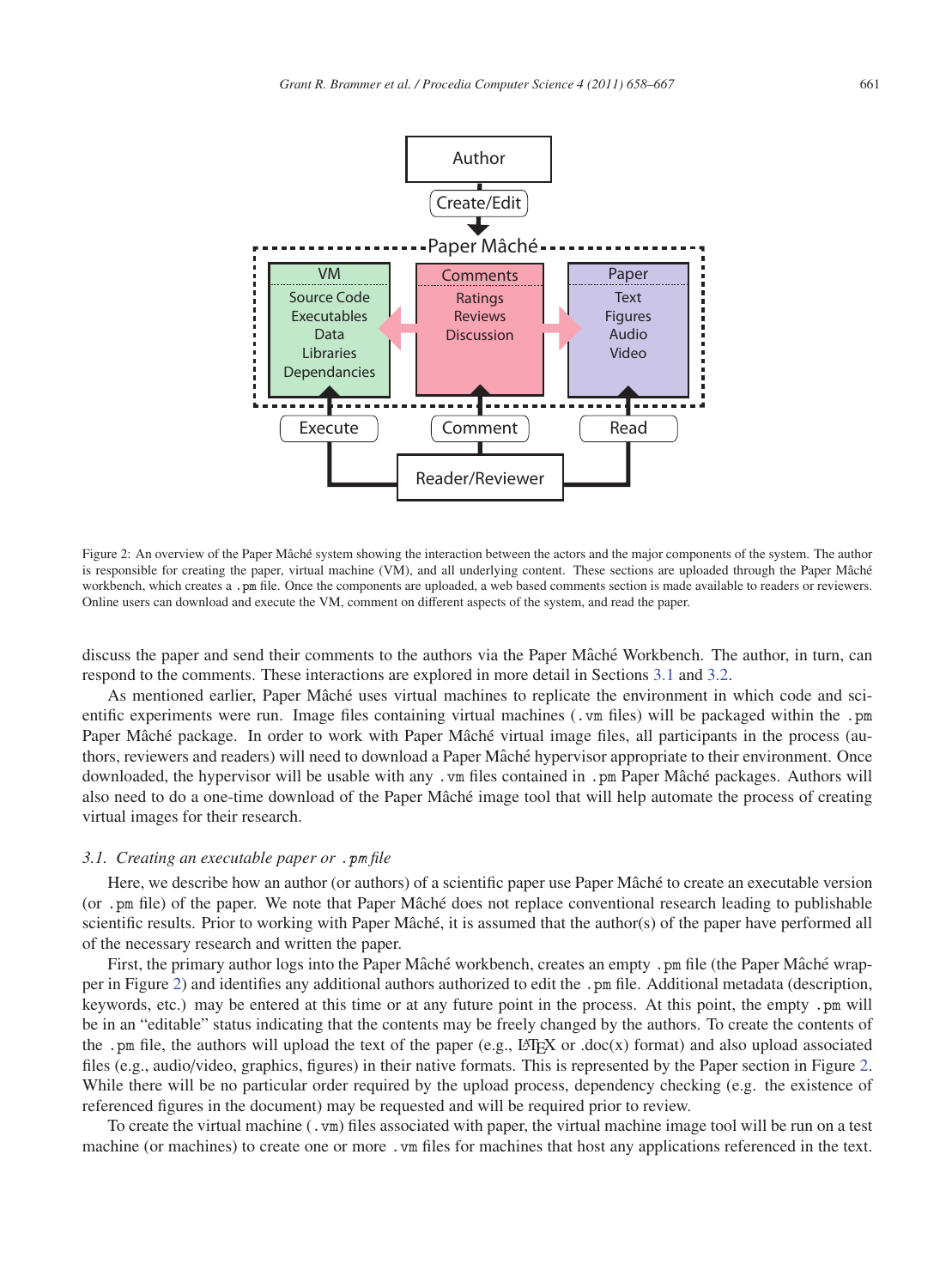As part of the virtual image, the authors will define the scripts or commands necessary for a reader to recreate the tests referenced in the text. These instructions will be packaged as metadata associated with the .vm file. Authors will be responsible for testing and adjusting the generated . vm files using a previously downloaded Paper Mâché hypervisor appropriate to their environment. When completed the .vm files will be uploaded into the .pm file package creating the VM section shown Figure 2. We note that in Table 2, many of the steps listed under the "Traditional" column will need to be performed by the author. However, the use of virtual machines will eliminate this process for reviewers and readers. Once satisfied with the contents of the . pm file, the authors will transition the file to a "submitted" status. In this state, the .pm file will be locked preventing updates. Additionally, the file will only be visible to the authors and reviewers, which are assigned by a conference program chair or journal editor. For simplicity, it is best to think of journal editors and conference program chairs as "super reviewers" within Paper Mâché. As a super reviewer, they have the power to assign papers to reviewers as well as make decisions as to whether a paper has been accepted for publication.

Once the reviewing process has ended, authors will receive their reviews as well as the decision whether their paper has been accepted for publication. If changes are required prior to publication, the journal editor or program chair will change the .pm file state to allow the authors to make any changes requested. When the package is approved for publication, the editor or program chair will change the status to "published" and the .pm file becomes publicly available. In this state, the .pm file will be locked for changes. However, the authors will still be able to make changes (e.g., updates to source code) to the .pm file. All updates will be tracked separately from the base .pm file so that readers will easily be able to view the original contents of the file. Finally, we note that there are unfortunate situations where a published paper has to be retracted or formally corrected. Paper Mâché will be able to change the status of such published papers and make the new status clearly visible to readers.

Once completed, the authoring process will have generated a . pm file package containing everything necessary to not only understand the research but duplicate and further experiment with far into the future.

# *3.2. Reading an executable paper or* .pm *file*

The following discussion is focused on the readers of the executable paper, but all operations are equally appropriate to reviewers. The only difference between reviewers and readers is the visibility of the materials. During pre-publication, only reviewers and the paper authors will be able to access the paper. Comments entered by the reviewers (and authors) will only be visible to the authors and reviewers during this period.

A reader starts their interaction with the Paper Mâché Workbench by logging into the web application and searching for a paper of interest. They will be able to read the abstract as part of the search results. If they decide to study the paper further, they will be able to click on the paper and open the .pm file in a web page. After opening the .pm package, the reader will be able to read the paper as well as view multimedia, figures and other content available (again represented by the Paper section of Figure 2). Hyperlinks help users navigate and view relevant portions of the paper, figures, charts and graphics associated with the package. At any point, the reader will be able to enter comments and ratings for the paper or specific elements of the paper. Comments will be available to the authors in the .pm package itself (see Figure 2), and shown on the web page associated with the .pm file. Authors will also be able to review and respond to comments from readers through the web page.

Clicking on the .vm file name on the web page will initiate the download of the virtual machine image onto the reader's computer. Once downloaded, the .vm file is executed on the previously downloaded Paper Mâché hypervisor. The reader is able to sign into the virtual machine and recreate the authors' experiments using the scripts and commands packaged within the .vm file. Since the .vm file is a fully functioning virtual machine, readers can easily adjust parameters and try running the source with different data.

*An example.* Figure 3 shows a sample prototype of a Paper Mâché virtual machine executing a published paper describing a MapReduce inspired algorithm called MrsRF [11]. Here, the executable paper (or Matthews2010.pm) is executing on a reader's desktop. Within the virtual machine window, the reader has executed an application from the command line and generated a graph. The source code and build files will be packaged within the .vm file and the reader is able to view and modify the source code for the application to further experiment with the application. Such changes may be saved in the reader's local copy of the virtual machine but will not be saved in the web based package.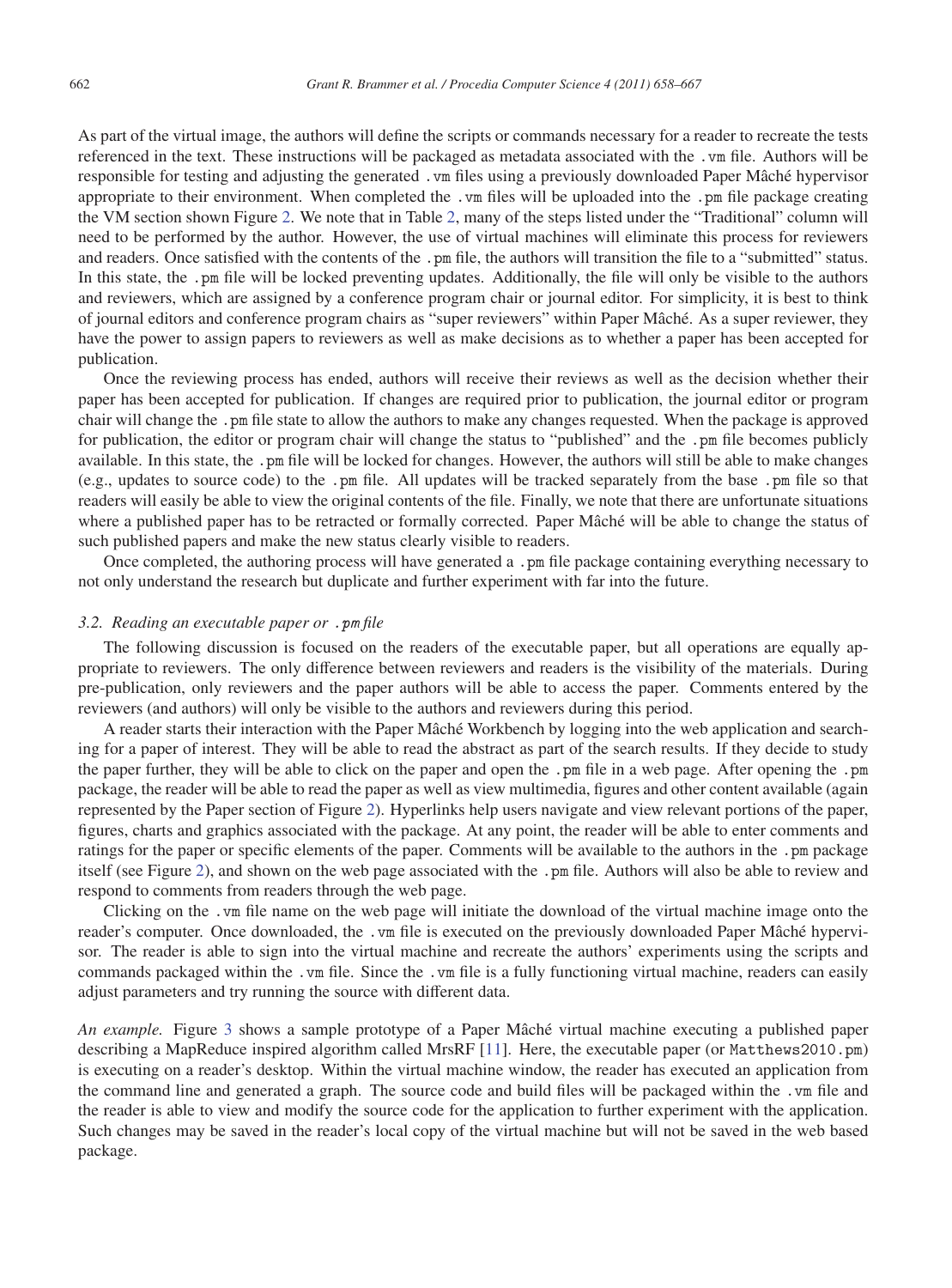

Figure 3: A prototype of the Paper Mâché system. Readers and reviewers download the Matthews2010.pm file to their desktop. Using a hypervisor to execute the .pm file opens up a new window, displaying the guest operating system (in this case, Ubuntu). In the context of this guest operating system, readers and reviewers can reproduce the experimental results discussed in the paper. When readers and reviewers are done interacting with the experimental environment, they can simply close the window.

Executing the paper within Paper Mâché is much easier than having each reviewer and reader set up the experimental environment on their own. In this example, the source code for MrsRF is available publicly from the web. The MrsRF source code takes advantage of Phoenix [12], an underlying MapReduce framework which was originally designed for the Solaris operating system. We then modified Phoenix to get working on some versions of Linux (e.g., Ubuntu and CentOS). However, if the readers and reviewers do not have access to those versions of Linux (or the correct version of the Gnu C Library [13]), then they cannot run our software properly. Gnu C Library (glibc) incompatibilities are especially difficult to deal with, since making haphazard updates to a system's glibc installation can lead to disastrous results. In the past, we had a real-life case involving a reader at another university who had Linux and glibc incompatibility issues with MrsRF. Despite the code being freely available on the web, and open, continuous communication between the authors and the user, the situation was only fully resolved when the reader ended up using a virtual machine to execute the MrsRF code. This finally allowed her to reproduce the results found in the paper. As a result, we believe that the integration of virtual machine files in Paper Mâch é will quickly and easily allow users to recreate a paper's experimental framework and reproduce results.

Paper Mâché readers and reviewers will be able to easily interact with research. As a result of the .vm file, all components of the research (source code, libraries, etc.) will be exposed. Thus, if the reader desires to create an executable version outside of the virtual image (e.g., execute the paper on their operating system of choice), it will be far easier to construct such an environment with the working model that is available from within Paper Mâché.

#### *3.3. The Paper M ˆach´e file (*.pm *) and Workbench*

An executable paper will be represented as a single .pm file within the Paper Mâché system. This file will be structured as a set of subdirectories as shown in Table 1, similar to the structure of a Java .jar file. The file will be built, updated and maintained by the Paper Mâché Workbench. It is not intended that the authors be directly responsible for updating the .pm files. Within the .pm file, there will be a set of directories corresponding to the sections of the executable paper as shown in Figure 2. The paper subdirectory holds the text of the paper as well as any figures referenced and any additional multimedia files. The comments subdirectory contains the comments and ratings entered by readers and reviewers as well as responses of the authors. The metadata subdirectory holds additional information (author's names and contact information, dates updated, etc.) associated with the paper. The .vm file will also be contained with the .pm file.

While readers and reviewers will primarily interact with the paper using the web-based Paper Mâché workbench, it will be possible to download the entire . pm file from the web if desired. The . pm file may then be expanded into a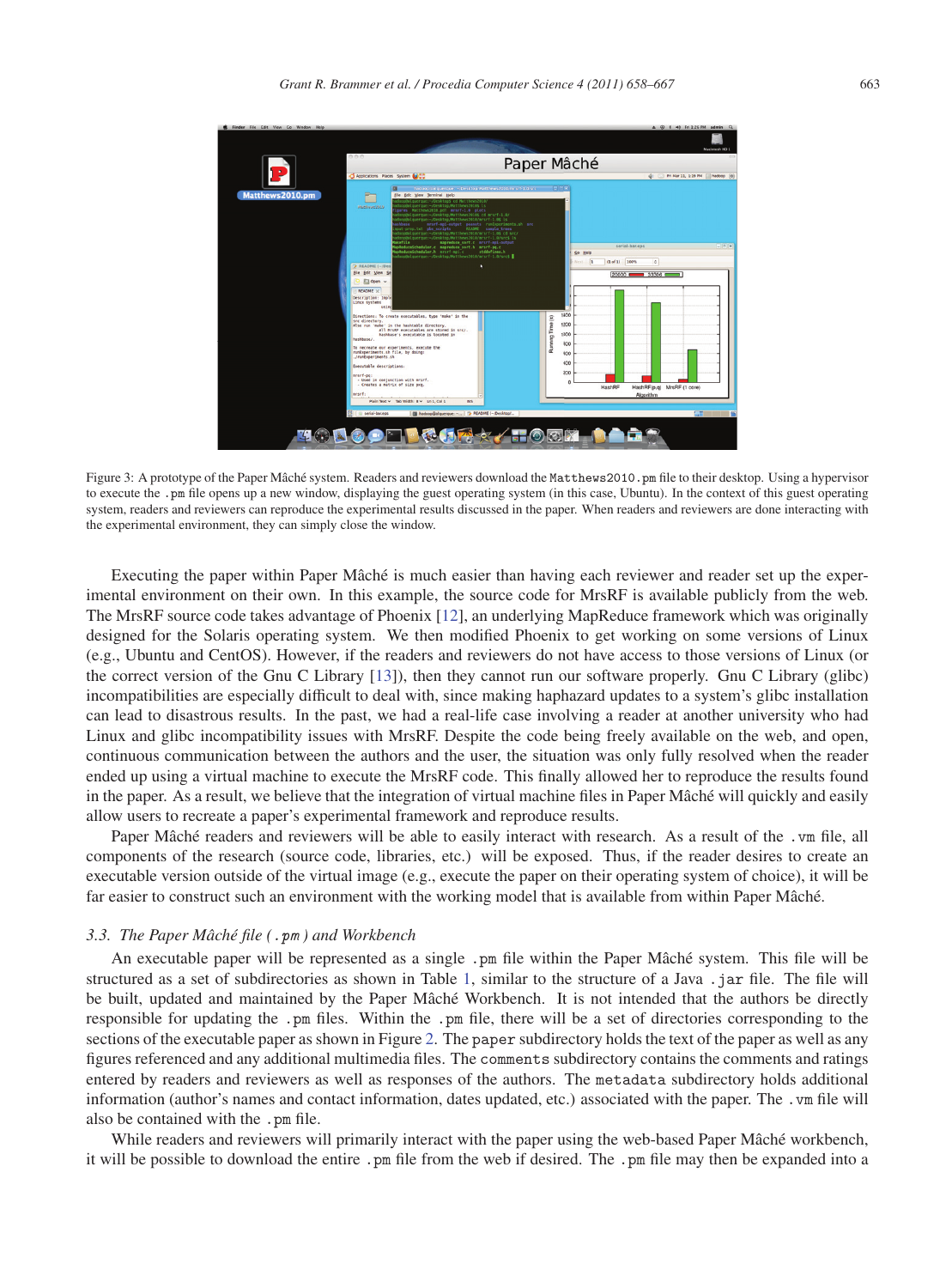| Matthews2010.pm |                                                                      |
|-----------------|----------------------------------------------------------------------|
| paper           | • Files associated with the paper portion of the executable document |
| text            | • Text files such as html and pdf representations of the paper       |
| \figures        | • Figures and data referenced in the paper                           |
| \media          | · Multimedia content (e.g. video, audio)                             |
| comments        | • Comments and ratings for the paper                                 |
| metadata        | • Metadata associated with the package                               |
| MyPaper.vm      | • Virtual machines image                                             |

Table 1: Contents of the Matthews2010.pm file shown in Figure 3. The .pm file will have a standard directory structure similar to Java .jar files. The paper, comments and .vm sections correspond to sections in Figure 2. The metadata section contains various information about the .pm package and its contents.

set of directories on the users machine. In this mode, any changes to the contents of the package will not be recorded in the web based copy of the .pm file.

The only required elements of the .vm file (in addition to an operating system) will be the source code to the applications, any dependencies required to build and run the applications, and scripts or instructions for reproducing the experiments referenced in the paper. Inclusion of other portions of the paper (e.g. pdf files) in the .vm file already contained in the .pm package will be optional.

The web based Paper Mâché Workbench will act as the point of contact for all users and provide robust capabilities for the management of .pm packages. Implementation details of the system include using contemporary web design (CSS, AJAX, etc.). The workbench will be developed using Ruby on Rails hosted on an Apache web server and interfacing with a MYSQL database. The workbench is organized around the actions associated with the various roles (author, reviewer, reader) an individual performs in a scientific community. For example, a casual reader just browsing a set of papers will only be able to view those elements that the author (and publisher) have enabled for view. For example, only authors can view the comments left to them by reviewers. Individual elements within the .pm file will also be secured. For example, to protect intellectual property, essential data may not be viewable until the paper is actually published.

All operations and functions within the workbench will be secure. For example, a standard role-based security model (e.g. author, reviewer) will be used in conjunction with an overall state for the .pm file (e.g. under construction, in review, published) to allow security to be varied depending on where the paper is in the publishing cycle. Each element within the .pm file will have an Access Control List (ACL) to provide highly granular control over security. Additionally, the workbench provides revision control on the contents of the package to allow those with appropriate security to view and revert changes to elements with the package. Whenever possible, elements within the package will be watermarked with codes that would allow for tracking of the elements back to the original package to reduce plagiarism.

To create and execute virtual machines, the workbench will provide a downloadable tool that will assist the author in creating a virtual image from an existing machine. This image may then be uploaded. Moreover, the workbench will provide the ability to execute the virtual image providing a remote desktop to the user (VNC, Windows Remote Desktop). Through the workbench, the reader will be able to interact with the paper, and participate in public discussions (see Figure 2). By taking advantage of the security features allowed by the Paper Mâché hypervisor, authors will be able to "lock down" portions of the virtual machine to prevent coping of unpublished research. Authors using the workbench can create new packages and modify packages they own. They will also be able to view and respond to comments, whether from readers (public), or from reviewers (private). Lastly, reviewers can use the workbench to interact with the paper and leave comments to the authors.

# 4. Evaluation of Paper Mâché

We will evaluate the performance of our Paper Mâché system based on two metrics: *speed* and *understanding*. For example, our first experiment will measure the time it takes for a reader/reviewer to interact with the science described in a paper. That is, consider Table 2. The traditional approach requires seven steps to interact with the science in a paper. Of course, this assumes that the software is available publicly or directly from the author and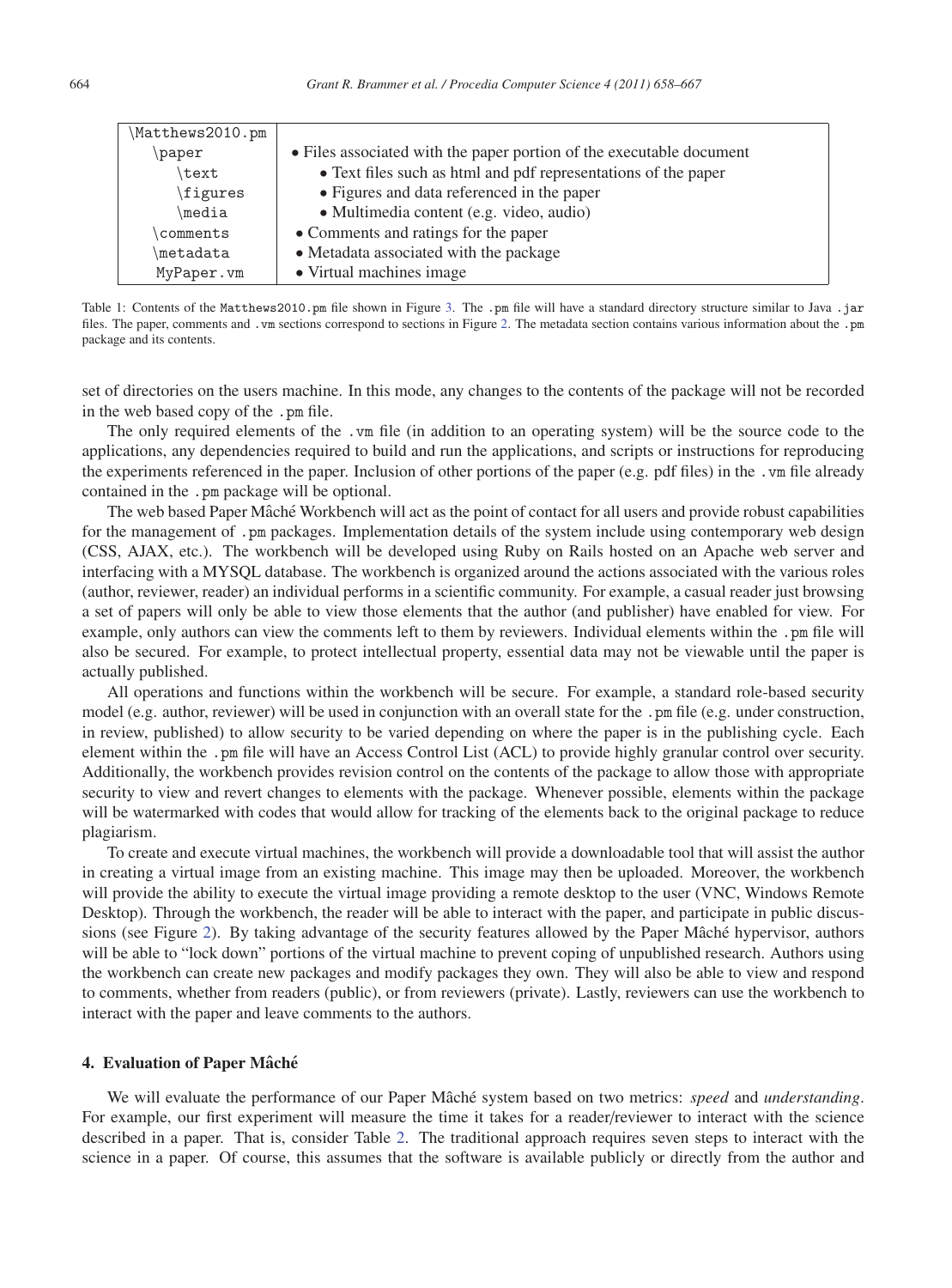that readers and reviewers can get the source code compiled on their experimental platform and that the data is also available for experimentation. For Paper Mâché, Table 2 shows that there are three steps that are needed to recreate the experiments that are discussed in the scientific paper of interest. For our performance evaluation, we will select a set of papers from various conference and journal publications, and measure the average amount of time that the traditional mechanism requires the reader/reviewer to obtain the science discussed in a paper. We will compare that number to the time required under Paper Mâché. Given that Paper Mâché is a new system, we will ask for volunteers to store their scientific results on the system so that we have a large enough sample for comparison with the traditional approach.

Secondly, we will measure the amount of time required by an author to use Paper Mâché to package the executable portion of their paper. The traditional approach places little overhead on the author in terms of making the executable portion of their paper available. Instead, the overhead is placed on each reviewer and reader to spend the time required to recreate the experimental environment used by the author (as shown in the Traditional column of Table 2). Clearly, there will be overhead placed on the author in order to use Paper Mâché. However, the time spent by the author is time saved for each reviewer and reader that accesses the paper. We are interested in the amount of time required by the author to share their executable environment in Paper Mâché. Our hope is that the additional time required by the author is minimal when compared to the savings gained by reviewers and readers to interact with the science described in a scientific paper.

Finally, we will experiment with accessing the improvement in understanding a scientific paper as a result of interacting with it through Paper Mâché. Improved understanding means a better experience interacting with a paper for readers and reviewers. Certainly, user studies will be conducted as a way to measure understanding. However, we will also consider other types of experiments. For example, one way to measure understanding is to measure the level of engagement with a scientific paper. We could measure the amount of time spent reading a traditional paper compared to the amount of time spent with a Paper Mâché package. Our hypothesis is that engaged readers will have better comprehension of the scientific content. We could compare the frequency of comments on papers with and with out an attached virtual machine as one metric of accessing interest and to some degree understanding. Furthermore, it will be interesting, to measure whether techniques (such as Paper Mâché) that increase participant's engagement in a paper positively affects the impact factor of scientific journals.

# 5. Extending the Capabilities of Paper Mâché

Section 3 provides a description of the primary features that are the focus of the current development of our Paper Mâché system. However, Paper Mâché can be extended in many ways in order to improve the experience of authors, readers, and reviewers. For example, cloud computing has become a major topic of interest and one that could provide further utility to Paper Mâché. By hosting the hypervisor in the cloud, users can execute papers from a web browser. This would offload the computational requirements from the user to the host server. With enough computing power server side, we could enable users to test and interact with super computing scale research from their commodity hardware.

Community features can significantly add to the reader's experience. Imagine two copies of the same paper: one fresh off the printer and the other annotated by a graduate student who has poured over the research. Wouldn't both paper types be helpful in understanding the work? While it might be preferential to first read the paper as it was published before turning to an annotated copy, those notes and comments could be invaluable to understanding complicated passages, figures, or algorithms. One of the goals of Paper Mâché is to allow readers to pick up right where the authors left off. Furthermore, the ability to share detailed comments and annotations allows readers to experience the paper from different perspectives.

Science does not remain static. New experiments are performed, tweaks to code are made, and different data sets are tested. Since research does not stop once a paper is published, it would be useful if these advances were represented in the executable paper. By combining Paper Mâché with version control systems, executable papers could be made to reflect the ever advancing nature of research. The beauty of version control systems is that they track changes. Hence, the original work can always be available while also making it easy to obtain the most recent version of the software. Small changes to projects do not often warrant a new publication. However even something as simple as a bug fix could have great impact on readers and researches interested in the research. Thus, version control systems are an important step in keeping the community up to date on the most recent iteration of a project.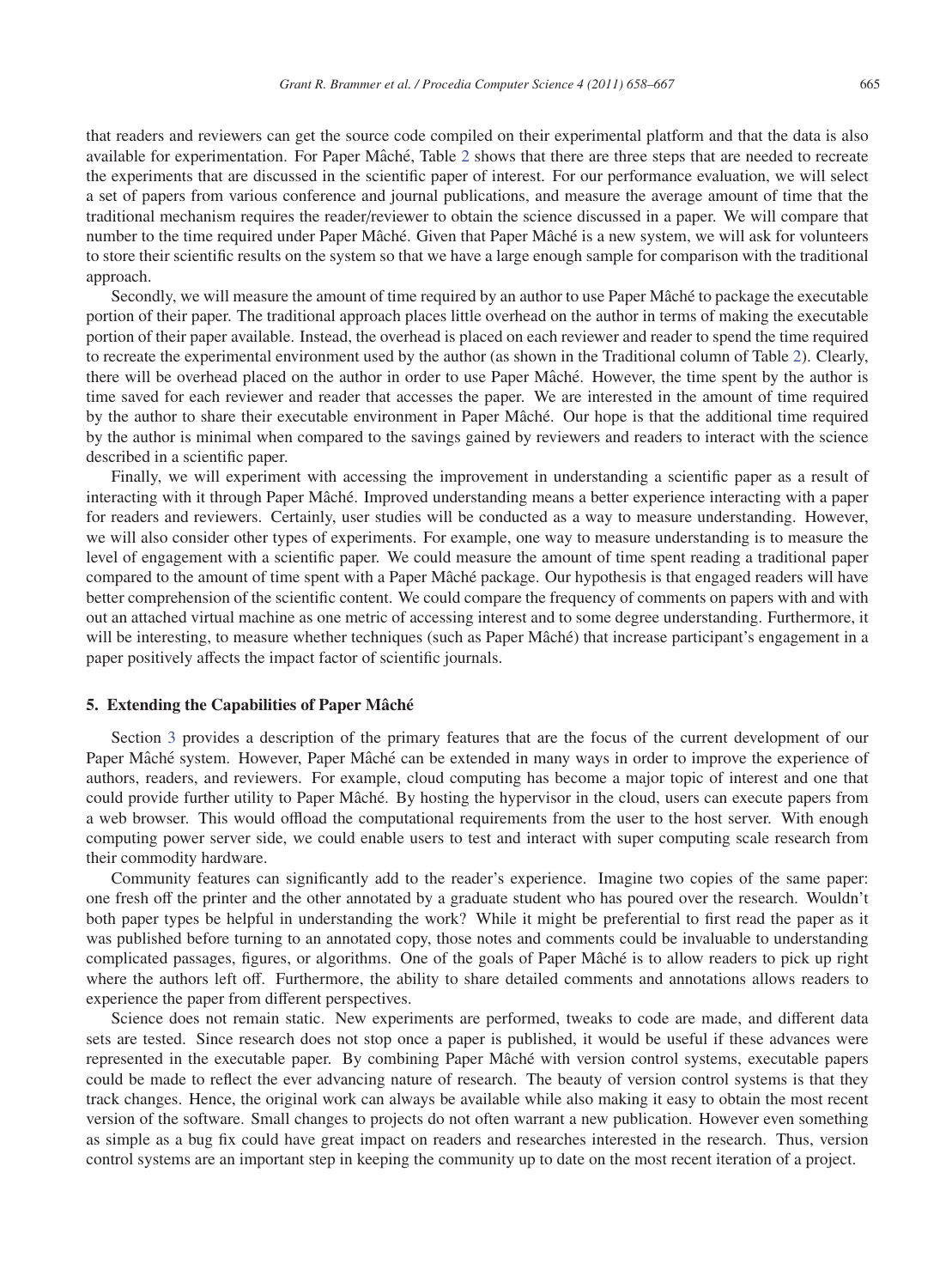| <b>Traditional</b>                                           | Paper Mâché                          |
|--------------------------------------------------------------|--------------------------------------|
| 1. Obtain source code                                        | 1. Install VM framework <sup>*</sup> |
| 2. Resolve OS / platform dependencies (32 bit vs. 64)        | 2. Download VM                       |
| 3. Resolve library dependencies                              | 3. Run Experiments                   |
| 4. Compile with proper flags                                 |                                      |
| 5. Obtain data set used in paper                             |                                      |
| 6. Obtain the commands used to run experiments in the paper. |                                      |
| 7. Run experiments                                           |                                      |

Table 2: A table comparing the steps required for executing the science in a scientific paper using the traditional approach and Paper Mâché. The \* denotes that this step is only required the first time a user uses Paper Mâché.

# 6. Conclusions

In this paper, we introduce Paper Mâché, a novel system for creating dynamic, executable research papers. While virtual machines are widely used to maintain controlled, reproducible environments for software development and testing, Paper Mâché extends the use of virtual machines to facilitate the reproduction of scientific research. By allowing authors, reviewers, and readers to interact with not just the text but its programs and data in a virtual machine environment, the scientific paper becomes a dynamic, executable entity. Short and long-term compatibility is assured through the use of virtual machines. The programs and data associated with the paper will be runnable even if the actual source code no longer compiles in modern environments.

Virtual machines allow for easy, instant execution providing a quick method for validation of the programs and data. The robust security model associated with the Paper Mâché packages provides a ideal method for managing copyright and licensing issues. The capabilities of any user (or role) can be managed based on the licensing requirements of operating systems and applications. The cloud environment and the ability to seamlessly work with the authors host environment will provide the ability to work with large scale systems and large file sizes. By providing a single point of management (the Paper Mâché Workbench) it becomes possible to track the provenance of individual elements within the papers.

However, the benefits of Paper Mâché extend beyond the scientific community. The interactive aspects of our Paper Mâché system encourages the interest of science and the scientific process amongst the general public, thanks to an increase in visibility and accessibility of current research. The increase in accessibility to current findings changes the way that scientific research is performed and communicated. We believe paper management systems such as Paper Mâché have the ability to pave the way for more scientific collaborations, increases the communication and understanding of core concepts, and will consequently allow for earlier adoption of critical findings into existing research. Thus, our Paper Mâché system provides a bridge that allows everyone to actively participate in the scientific process.

# 7. Acknowledgements

This publication is based in part on work supported by Award No. KUS-C1-016-04, made by King Abdullah University of Science and Technology (KAUST). This work was also supported by the National Foundation under grants DEB-0629849, IIS-0713618, and IIS-1018785.

# References

- [1] A. Voronkov, Easy chair conference system, Internet Website, last accessed, March 2011., available from http://www.easychair.org.
- [2] Sofconf.com, START v2, Internet Website, last accessed, March 2011., available from http://www.softconf.com/about/.
- [3] L. LLC, Linklings, Internet Website, last accessed, March 2011., available from http://www.linklings.com/.
- [4] T. Reuters, ScholarOne manuscripts, Internet Website, last accessed, March 2011., available from http://scholarone.com/products/ manuscript/.
- [5] Springer, Citeulike: Everyone's library, Internet Website, last accessed, March 2011., available from http://www.citeulike.org/.
- [6] R. Figueiredo, P. Dinda, J. Fortes, A case for grid computing on virtual machines, in: Distributed Computing Systems, 2003. Proceedings. 23rd International Conference on, 2003, pp. 550 – 559. doi:10.1109/ICDCS.2003.1203506.